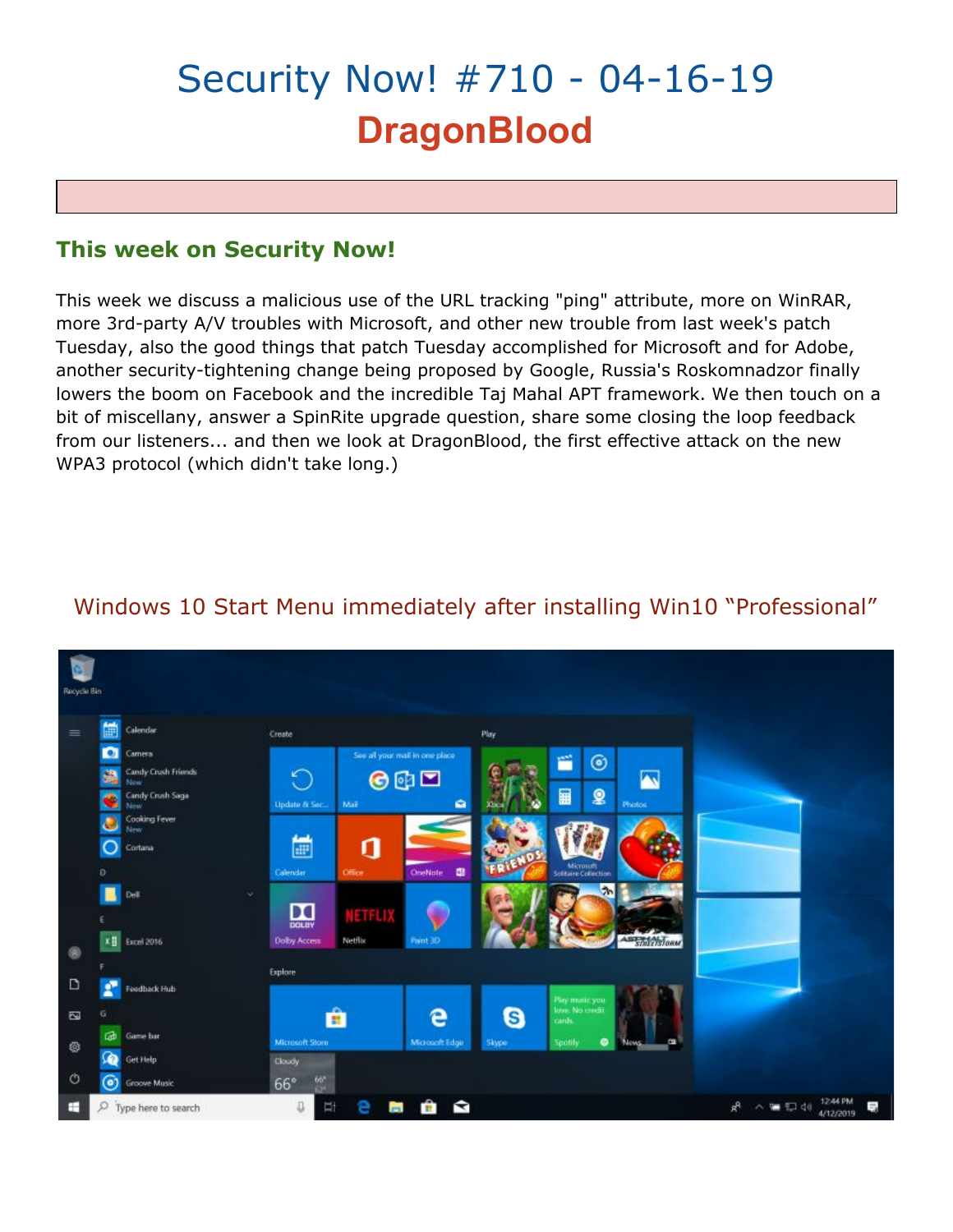## Win10 Start Menu after installing Win10 Long Term Service Channel (LTSC)



## **Security News**

#### **So I need to start right out by acknowledging a failure of my imagination.**

Our listeners will recall that last week's podcast topic was "URL "Ping" Tracking" where I described the HTML5 feature of the "ping" term into <a> anchor tags with URLs for the sole purpose of tracking a user's hyperlink clicks rather than having the link's URL take them on a redirection journey.

My imagination failed me because I stated that the SOLE PURPOSE for the "ping" term was sending an asynchronous POST query to... Wherever.

And while that WAS its sole intended purpose, what never occurred to me was that this simple and benign mechanism -- albeit annoying from an anti-tracking privacy standpoint -- could be weaponized to generate DDoS attacks! Last week I noted that it deliberately ignores and same-origin policy enforcement and allows the "pings" to be sent anywhere.

This fact allows Javascript to edit the PING URL and to programmatically click the URL to launch a PING query at ANY other website.

Imperva research has uncovered a DDoS attack which utilized these HTML pings to perform distributed denial of services attacks on various sites. In one attack, which peaked at 7500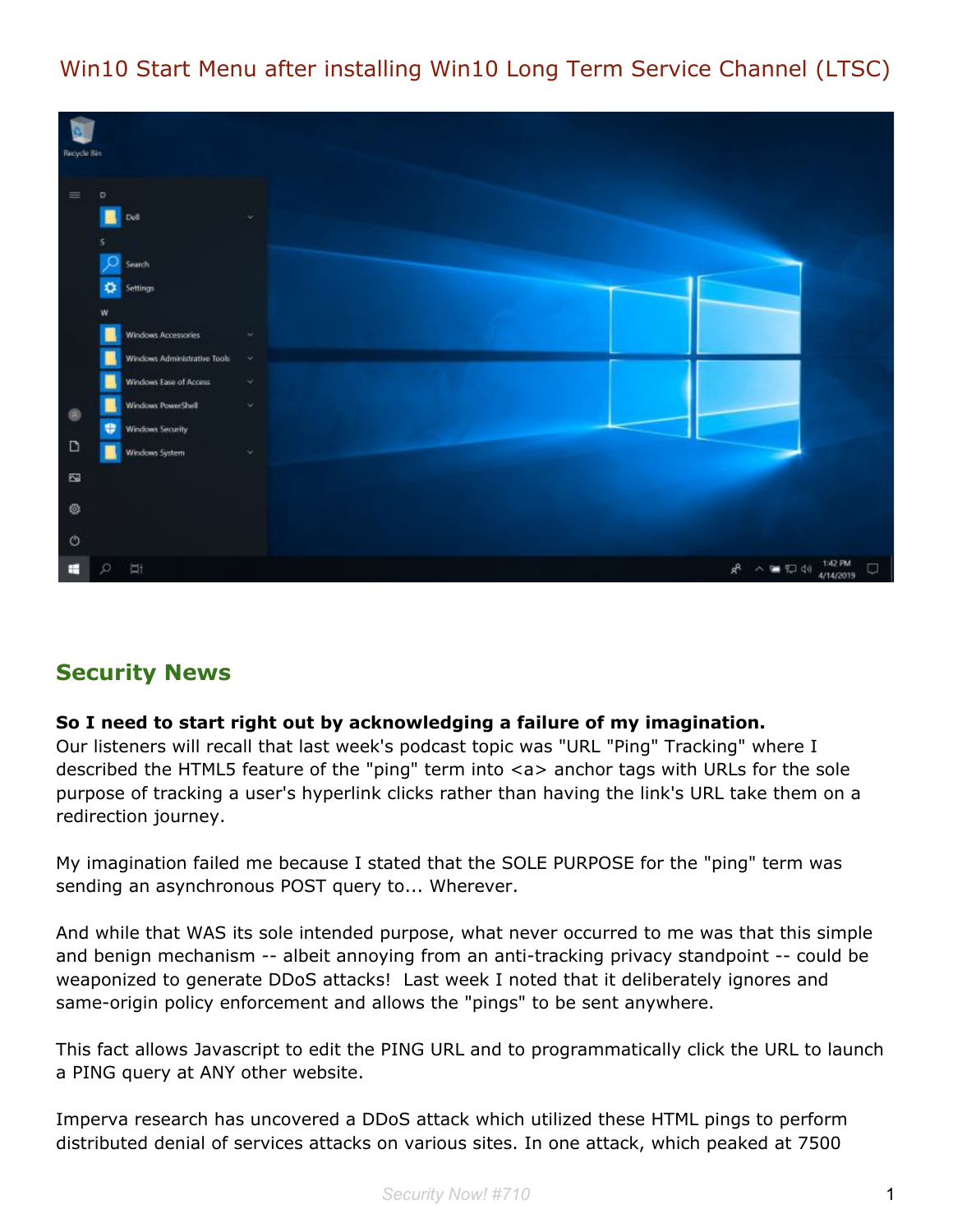requests per second, a total of 70 million requests were generated from approximately 4,000 IP address over the course of 4 hours.

Since Safari and Opera offer no provision for disabling this behavior, and since it's enabled by default in Chrome and Google plans to remove the provision to disable it (not that that would matter, since no users would do so), it looks like our browser designers will need to come up with a way to preserve this functionality while preventing its abuse.

## **The WinRAR Nightmare**

As Sophos Naked Security site puts it: "An ancient WinRAR vulnerability made public in February is now well on its way to becoming one of the most widely and rapidly-exploited security flaws of recent times."

Their coverage from yesterday is titled: "Flood of exploits targetting ancient WinRAR flaw continues"

The latest evidence is a report from Microsoft's Office 365 Threat Research team which identified it as being used by the 'MuddyWater' APT group to target organizations in the satellite and communications industry. WinRAR was far too tempting for cybercriminals to ignore, within days stirring up a hornet's nest of exploits to the tune of 100 or more. Microsoft's blog about recent targeted attacks serves as yet another warning to organisations or individuals who still haven't updated -- or removed -- WinRAR yet. We need word to get around as much as possible since, as we've noted previously, unregistered users, or users who no longer maintain their registered eMail accounts, will have no way of being informed of this ongoing danger.

Microsoft detected the threat to Office 365 in early March. The ATP attackers use a Word attachment claiming to be from the Ministry of Foreign Affairs (MFA) of the Islamic Republic of Afghanistan as the lure. Opening this triggers a download from a OneDrive link (which has since been shutdown) to an archive containing a second Word file within which is embedded a macro initiating the payload in the form of a PowerShell script which opens a command backdoor allowing the attackers to deliver the malicious ACE file containing the exploit.

It's a bit convoluted because the attackers need to induce the user via a bogus warning dialogue to restarting the PC for the full attack to get setup and running. And while the entire exploit chain won't succeed every time, it's a numbers game targeting multiple individuals inside a targeted organization. So it only takes one to get in. (A similar strategy certainly succeeded against Sony.)

Sophos notes:

No one should assume that just because the attacks detected so far have been connected to nation state actors this will always be the case. Commercial exploits won't be far behind – WinRAR's half a billion reported users is a lot of victims to aim at.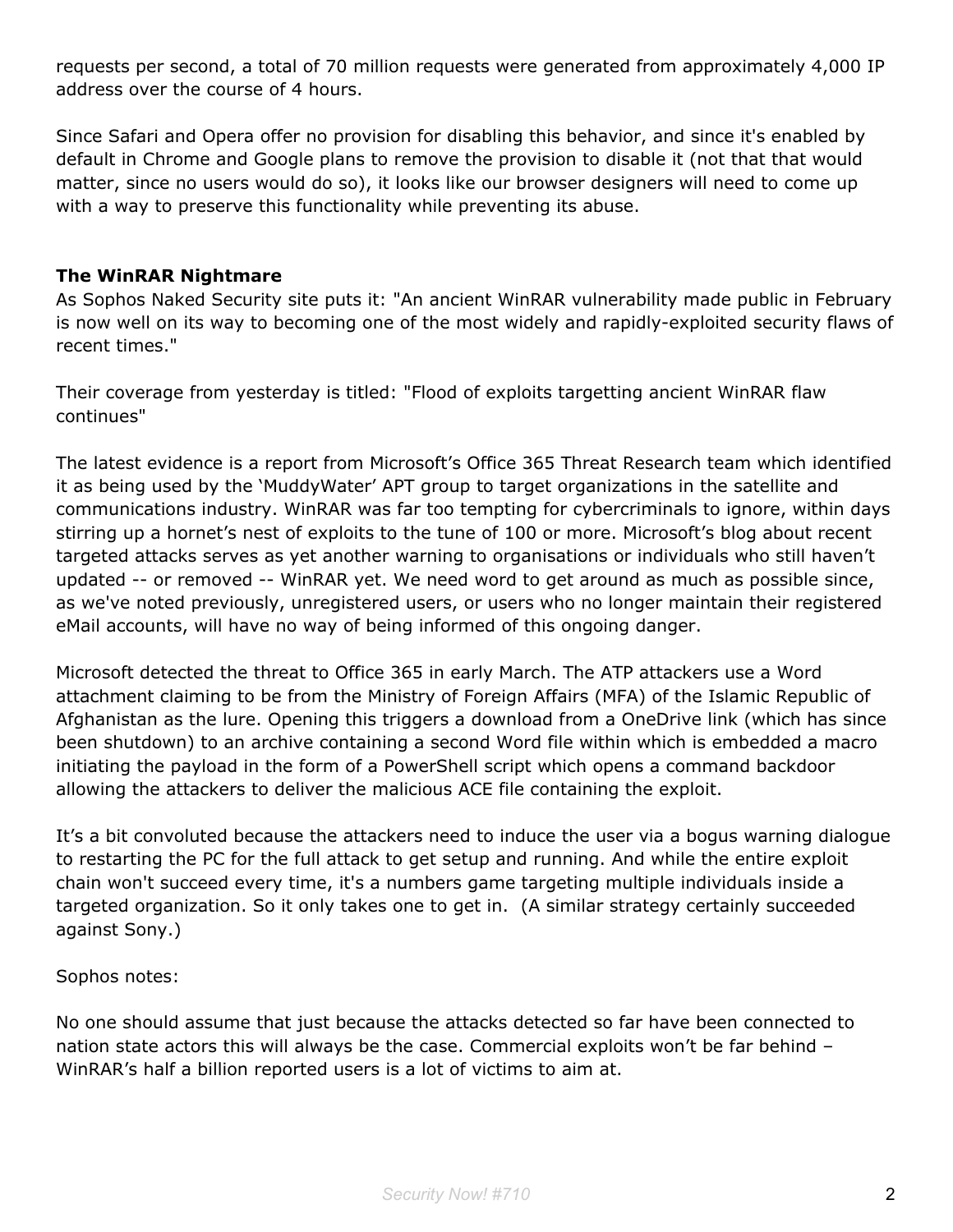## **More 3rd-party A/V vs Microsoft problems...**

Applying this month's patch Tuesday patches one week ago has resulted in widespread problems for the users of a number of major 3rd-party antivirus systems.

These widespread problems are causing Windows 7, Windows 8.1, Windows Server 2012, and Windows Server 2012 R2 to freeze, be unable to boot, or hang on installing updates. And it also appears that some Windows 10 users have also been affected.

According to support articles from Microsoft, Avast, Avira, and Sophos, there is a conflict between some of the recent updates and A/V software such as Sophos Endpoint Protection, ArcaBit, AVG Business Edition, Avira antivirus, and Avast for Business and CloudCare.

In Sophos' support article they state that the updates could cause Windows to fail to boot. Reports from users also indicate that the update process may hang at the Configuring Updates stage.

All of the actors are aware of the problems and at least in the case of Sophos, Microsoft has written: "To prevent further issues, Microsoft has placed a block on the conflicting updates so that they are not offered to users running Sophos Endpoint until a solution is made available."

Sophos is reporting conflicts with the following updates:

- April 9, 2019 KB4493467 (Security-only update) Windows 8.1, Windows Server 2012 R2
- April 9, 2019 KB4493446 (Monthly Rollup) Windows 8.1, Windows Server 2012 R2
- April 9, 2019 KB4493448 (Security-only update) Windows 7 Service Pack 1, Windows Server 2008 R2 Service Pack 1
- April 9, 2019 KB4493472 (Monthly Rollup) Windows 7 Service Pack 1, Windows Server 2008 R2 Service Pack 1
- April 9, 2019 KB4493450 (Security-only update) Windows Server 2012, Windows Embedded 8 Standard
- April 9, 2019 KB4493451 (Monthly Rollup) Windows Server 2012, Windows Embedded 8 **Standard**

Avast has indicated that the KB4493472 and KB4493448 updates are causing problems, as well as an additional KB4493435 update (which is a cumulative security update for Internet Explorer.)

Avira has stated that KB4493509 for Windows 10 and KB4493472 and KB4493448 for Windows 7 will cause Windows to operate slower than normal. They suggested uninstalling these Windows updates for now until they can release a fix.

How to resolve freezes and boot loops

If Windows fails to start, freezes, or gets stuck at Configuring Updates after installing the April 2019 updates, you may have to remove the update to get Windows working properly.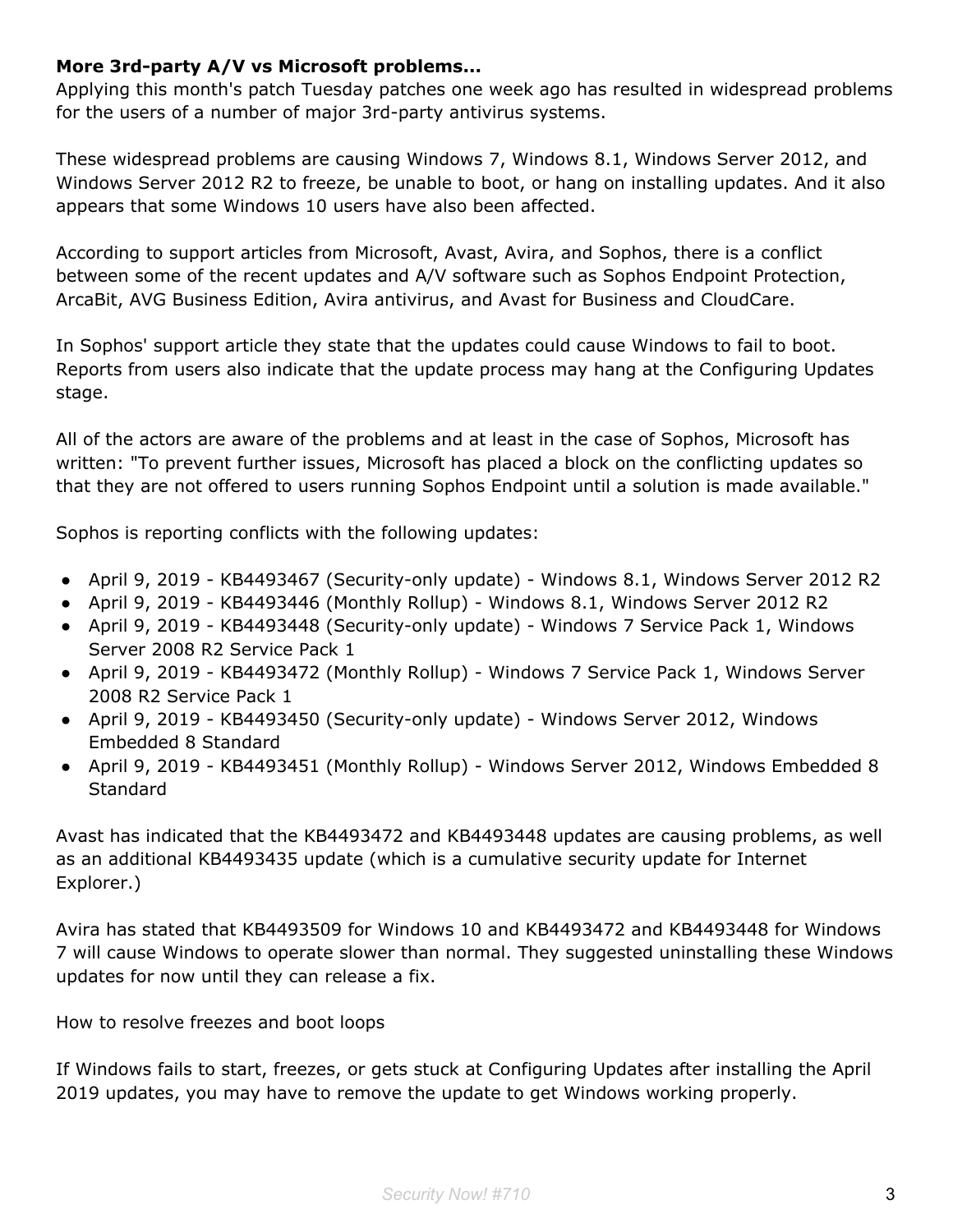Sophos recommends the following steps to remove the updates from an affected computer:

- Boot into safe mode
- Disable the Sophos Anti-Virus service
- Boot into normal mode
- Uninstall the Windows KB
- Enable the Sophos Anti-Virus service
- If enabled, Tamper Protection will need to be disabled to re-enable the service

Avast recommends that you boot your computer into Safe Mode and then uninstall the KB4493472, KB4493448, and KB4493435 updates.

Günter Born of Borncity.com has also stated that there are reports that Windows 10 may be affected as well. He has had reports from Windows 10 users who are having similar issues when Sophos is installed. For users who are affected, he recommends that the following updates be uninstalled:

- Windows 10 1709: KB4493441
- Windows 10 1803: KB4493464
- Windows 10 1809: KB4493509
- Windows 10 1903: KB4495666

And... Bleeping Computer reports slow operation after Tuesday's patches Paraphrasing from their report:

<quote> Users are reporting that after installing this week's Microsoft's April 2019 Patch Tuesday updates, Windows has suddenly become slow and programs are taking forever to open.

We have received emails and seen reports from users who have stated that this week's updates are also causing Windows to become very slow. The reports we have seen have been from users running Windows 7 and Windows 10. The issues that users are experiencing include Windows taking a long time to start or reboot, unable to start programs, lag in games, excessive disk activity, video streaming issues, and other similar problems. For example, in a comment at BleepingComputer a reader has stated that their Windows 10 computer has become extremely slow and that rebooting/starting Windows takes forever.

Users on Reddit [1, 2, 3, 4, 5, 6] and elsewhere [1,2] are also complaining that Windows has become very slow since installing the updates.

BleepingComputer's Lawrence Abrams writes: "Normally when a user has an antivirus program, Windows defender will disable its real time protection. It seems that for this user at least, Windows Defender is being enabled automatically even though the user had Avira installed on the machine.

Having two antivirus programs performing real-time protection could definitely cause slowdowns and other issues.

At this time there is nothing from Microsoft that states they are aware of the reported issues.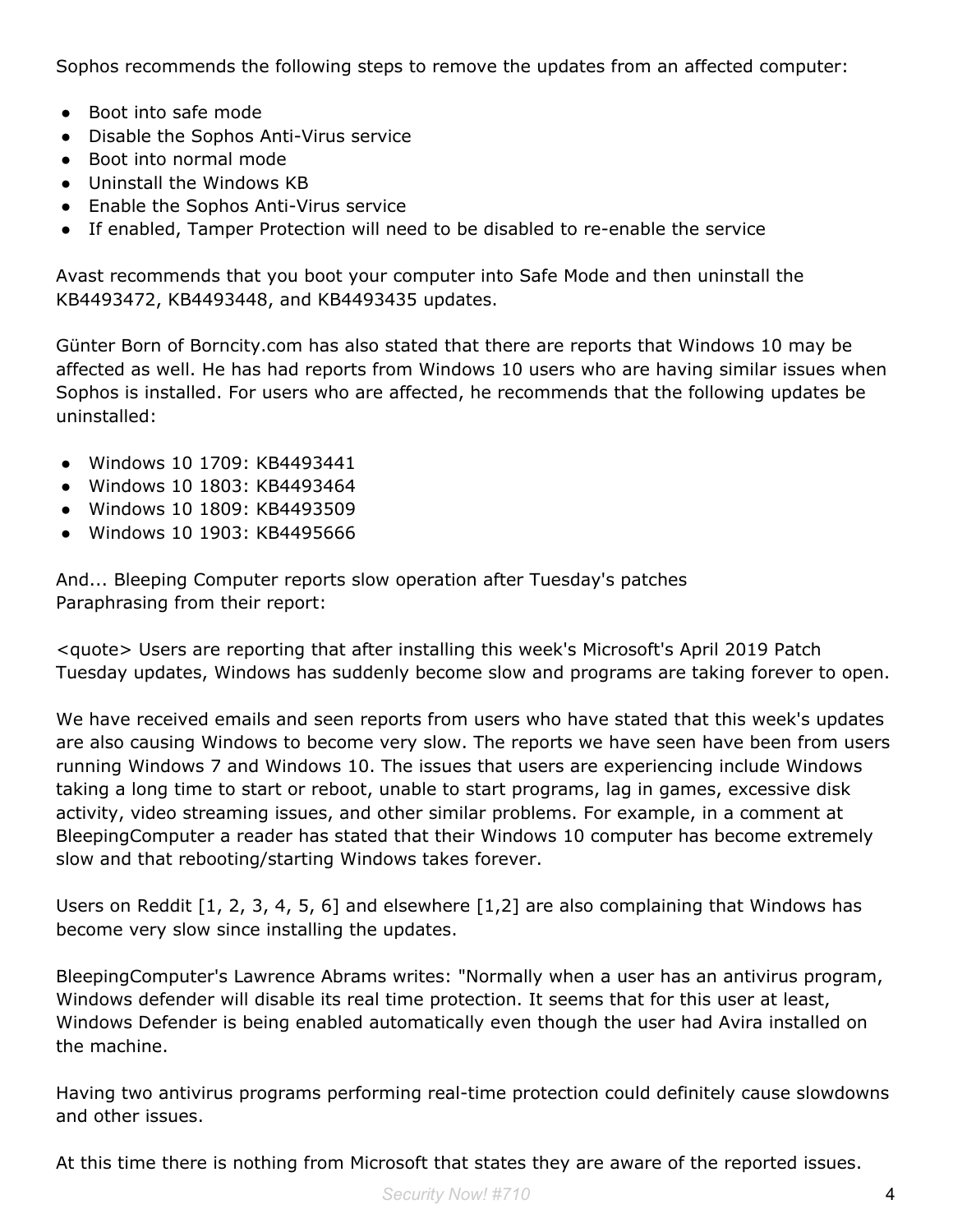The only reference to Windows being slow since the updates is from a support article posted yesterday by Avira that is simply titled "Why does my system run very slow?". This article states that if Windows 10 has become slow, you should remove the KB4493509 update. For Windows 7 users, they state that you should remove KB4493472 and KB4493448 updates for Windows 7.

As these instructions are for users of their software, it may not apply to everyone.

BleepingComputer has contacted Microsoft to see if they are aware of these issues, but have not heard back as of yet.

Lawrence notes: It should be noted that I personally have no issues after installing these updates for Windows 10 and running ESET Nod32. If you are having issues, can you please leave a comment and let us know if Windows Defender is enabled along with your AV software or other things you have tried to resolve the issue.

Two hours after this was published the article was updated to add that ComputerWorld's Woody Leonhard also reported that he is seeing users have slowdown issues on Windows 10 after installing these updates.

And two hours after that, another update: BleepingComputer has been told by a source familiar with the matter, that these issues are being caused by conflicts between the recent updates and antivirus software. While Microsoft originally reported that the antivirus conflicts were only causing Windows to freeze, it appears that there could be other symptoms. You can read more about the antivirus conflicts at this article.

## **What good did April's patch Tuesday accomplish?**

It repaired 74 security flaws including two actively exploited Windows 0-days!

That makes this the second month in a row that a pair of actively-exploited 0-days were patched.

The two zero-days patched are similar, both being elevation of privilege (EoP) vulnerabilities impacting the Win32K.DLL, a core component of the Windows OS Kernel.

They were discovered and responsibly reported by separate security teams: Alibaba Cloud Intelligence Security Team, and Kaspersky Lab. And Microsoft describes the two zero-days identically:

"An elevation of privilege vulnerability exists in Windows when the Win32k component fails to properly handle objects in memory. An attacker who successfully exploited this vulnerability could run arbitrary code in kernel mode. An attacker could then install programs; view, change, or delete data; or create new accounts with full user rights. To exploit this vulnerability, an attacker would first have to log on to the system. An attacker could then run a specially crafted application that could exploit the vulnerability and take control of an affected system. The update addresses this vulnerability by correcting how Win32k handles objects in memory."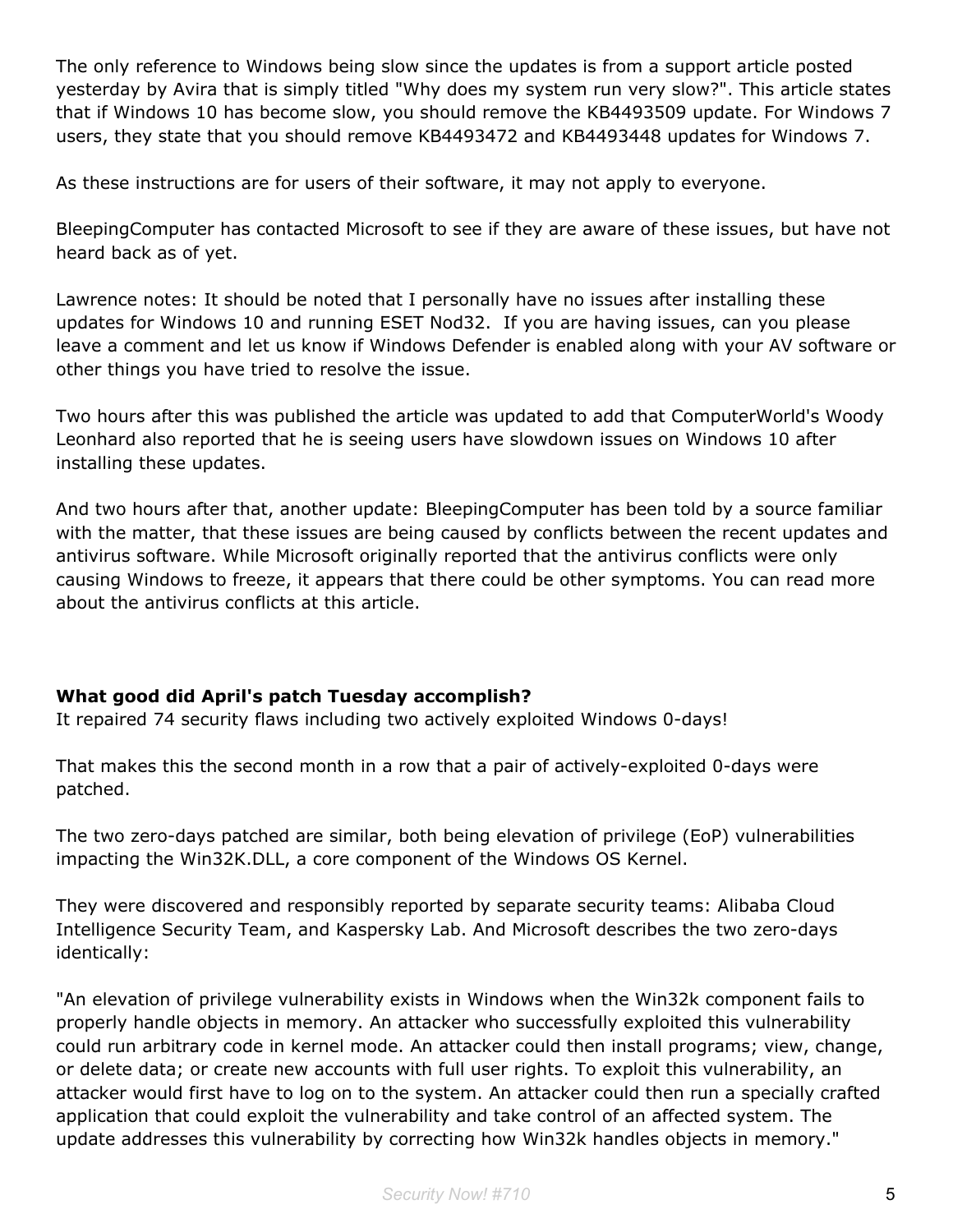No further details are available about the exploitation of the two vulnerabilities, except that they've been under active exploitation. However, Kaspersky has reported to Microsoft six Windows Win32k elevation of privilege zero-days in the past six months, all which we found being exploited by a nation state affiliated hacking group, so we might safely assume that the one Kaspersky found is number seven in the hit parade.

Aside from the Windows 0-days, not surprisingly, among the remaining 72 flaws fixed there were three Microsoft Office Access Connectivity bugs (CVE-2019-0824, CVE-2019-0825, CVE-2019-0827) that can allow attackers to execute code on vulnerable systems. All which can be exploited remotely. And another code execution bug (CVE-2019-0853) impacts the Windows GDI+ component when parsing EMF files. Since this vulnerability can be exploited merely by convincing users to visit a website or by emailing users malicious files, it's a serious flaw that needs patching.

I considered going into further detail, but the 74-entry list of every flaw, where it is and what it does, is mind numbing. Suffice to say that everything Microsoft publishes has numerous bugs of varying severity and that waiting long to apply last week's suite of updates (so long as you don't use 3rd-party A/V) would not be advisable.

## **And not to be left behind, Adobe also released 40 patches last Tuesday**

This was a large patch security update resolving a host of critical and important bugs. Adobe provided patches for Adobe Bridge CC, Adobe Experience Manager Forms, InDesign, Adobe XD, Adobe Dreamweaver, Adobe Shockwave Player, Adobe Flash Player, and Adobe Acrobat and Reader. The vulnerabilities fixed include some which can lead to arbitrary code execution problem, sensitive information disclosure, and remote code execution in the context of the current user.

When I read that Adobe's Shockwave Player was suffering from a total of seven serious security flaws -- all critical memory corruption issues exploitable for the purpose of executing arbitrary code -- I thought... Shockwave? You've got to be kidding me. We're no longer allowed to use Windows 95, 98, NT, 2000, or XP ... But someone, somewhere, is still using Shockwave? That just doesn't seem right.

Well, actually, I spoke too soon... Since these were the LAST UPDATES that shockwave will ever receive: <https://helpx.adobe.com/shockwave/shockwave-end-of-life-faq.html>

<quote> Effective April 9, 2019, Adobe Shockwave will be discontinued and the Shockwave player for Windows will no longer be available for download. Companies with existing Enterprise licenses for Adobe Shockwave continue to receive support until the end of their current contracts.</quote>

So, that's that for Shockwave.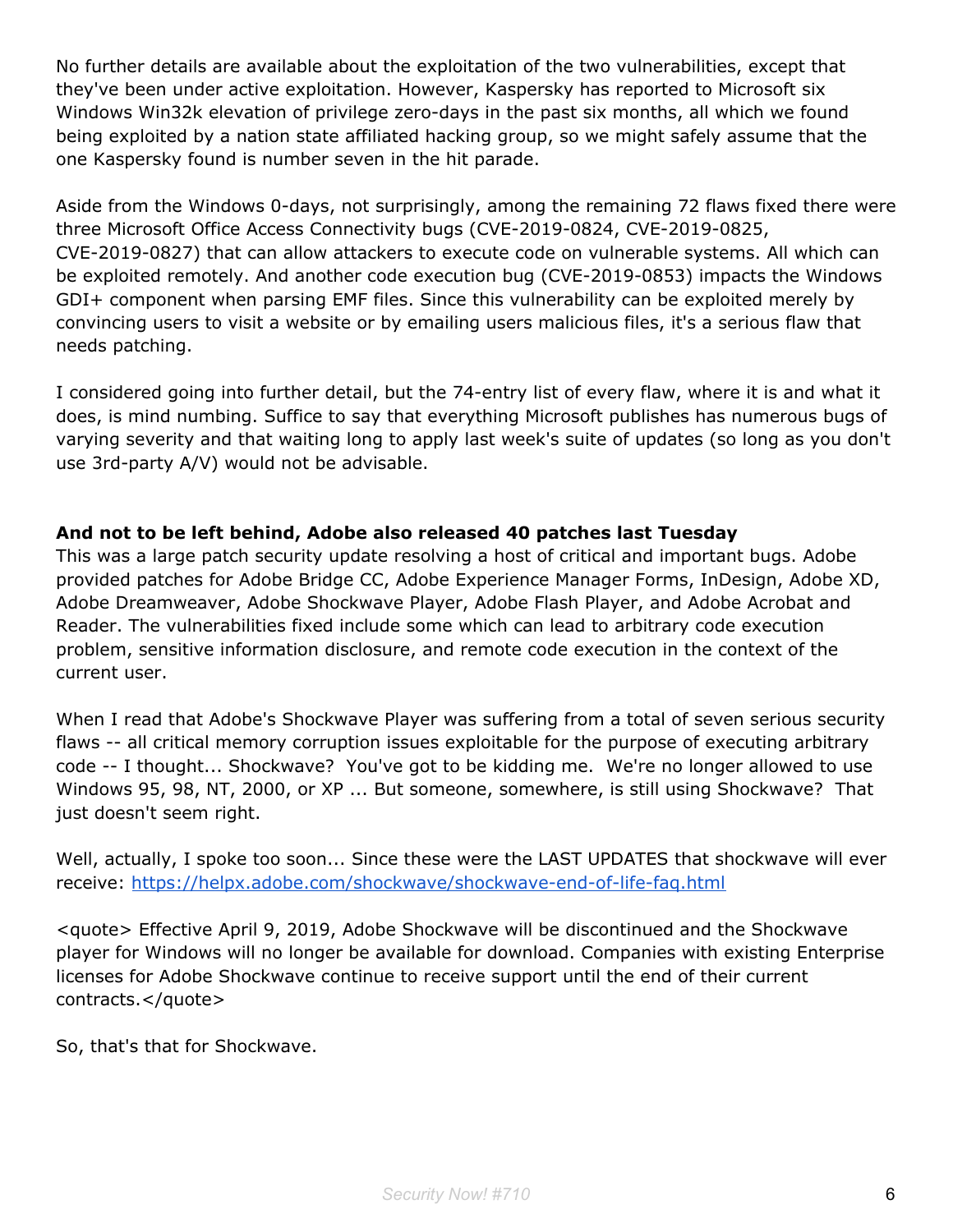Abode's Flash player had an out-of-bounds read and a use-after-free flaw fixed, either of which could result in data leaks or the execution of arbitrary code.

Adobe Acrobat and Reader also received a substantial update last Tuesday with a total of 21 security issues resolved: 10 leading to information disclosure and 11 other bugs that could be exploited to execute arbitrary code.

**Google considering automatically blocking "high risk" downloads** <http://lists.w3.org/Archives/Public/public-webappsec/2019Apr/0004.html>

Emily Stark's posting on the W3.ORG list was titled: "Blocking high-risk non-secure downloads"

Emily wrote… "Hi webappsec friends,

Over in Chrome land, we've been considering how to drive down non-secure downloads, particularly high-risk ones like executables. I wanted to see if other browsers would be interested in joining us on this adventure.

We want to achieve the right balance between compatibility/user-disruption and security improvements, so we will likely start by treating certain high-risk downloads initiated from secure contexts as active mixed content and block them. We're still finalizing our metrics before we can share them publicly, but right now it's looking like it will be feasible to block a set of high-risk filetypes (executables and archives as determined by the Content-Type header or sniffed mime-type). We will likely focus on protecting desktop users because Android and Safe Browsing already provide protection against malicious APKs.

[https://source.android.com/security/reports/Google\\_Android\\_Security\\_2018\\_Report\\_Final.pdf](https://source.android.com/security/reports/Google_Android_Security_2018_Report_Final.pdf)

We're not planning to focus on non-secure downloads initiated from non-secure contexts at the moment, because users at least see the "Not Secure" omnibox badge on those pages.

Feedback welcome! / Thanks, Emily

In a follow-up reply to someone's query about which types Google was considering, Emily wrote: We are looking at exes, dmgs, and crxs as executables, and zip/gzip/rar/tar/bzip/etc. as archives.

In response to a query from ZDNet, a Mozilla spokesperson said: "We are interested in exploring these ideas further in conversation with Google and other interested parties. The general idea aligns with the steps we have previously taken to protect users from insecurely delivered content."

The idea of blocking non-secured queries from secured pages is not new. Our browsers already have many provisions for special-casing a drop in security. As with anything, such a move would tend to break some sites, but unlikely anything mainstream, and those sites can probably arrange to use secure downloads.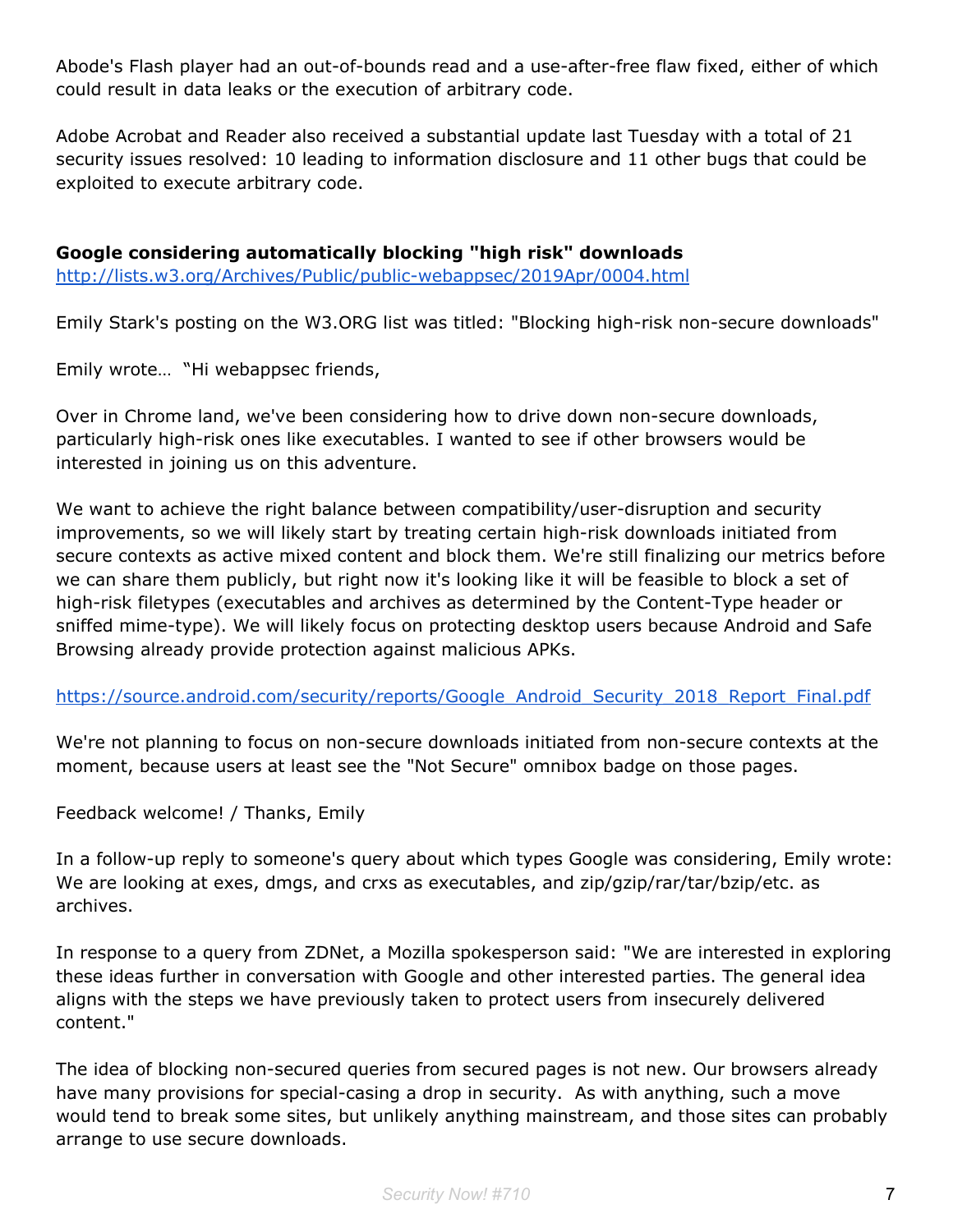I would chalk this up to another incremental step toward the deprecation of non-HTTPS connections on the web.

#### **Russia's Roskomnadzor finally lowered the boom on Facebook!!**

We've covered this pending and growing issue previously.

As we noted at the time, last December, Russian Internet watchdog Roskomnadzor sent notifications to both Twitter and Facebook asking them to provide information about the location of servers that store the personal data of its citizens. Remember that Roskomnadzor – also known as the Federal Service for Supervision in the Sphere of Telecom, Information Technologies, and Mass Communications – is the Russian telecommunications watchdog that runs a huge blacklist of websites banned in Russia.

Though the social media platforms were given one month to reply, they choose too stick to their guns and to NOT disclose this information. And as a result, Moscow's Tagansky District Court imposed a whopping 3,000 rubles fine on Twitter last week and the same on Facebook today.

And what is 3,000 rubles in US dollars? Well... Brace yourself... It's \$47. Yup.

That fine was the minimum that Russian courts can impose on companies for violating Article 19.7 of the Administrative Code of the Russian Federation, i.e., failure to provide information. The maximum amount of the fine under this article is ... Wait for it ... 5,000 rubles or \$78.

Twitter and Facebook are not off the hook, however, since Russia law does give them the ability to completely ban non-complying social media companies as they successfully banned LinkedIn back at the end of 2016.

## **"Taj Mahal"**

## <https://securelist.com/project-tajmahal/90240/>

Kaspersky Lab named the massive APT framework suite "TajMahal" because the stolen data was transferred to the attackers' C&C server in an XML file named TajMahal.

Kaspersky describes this as a state-of-the-art, high-tech, modular-based malware toolkit that not only supports a vast number of malicious plugins for distinct espionage operations, but also comprises never-before-seen and obscure tricks. Evidence shows that the system has been in active operation for at least 5 years, but that it managed to remain undetected until just recently. Malware samples they examined suggest the cyberespionage group behind the attack has been active since at least August 2014.

The system pinged Kaspersky's radar late last year the attackers used it to spy on the computers of a diplomatic organization belonging to a Central Asian country whose nationality and location have not been disclosed.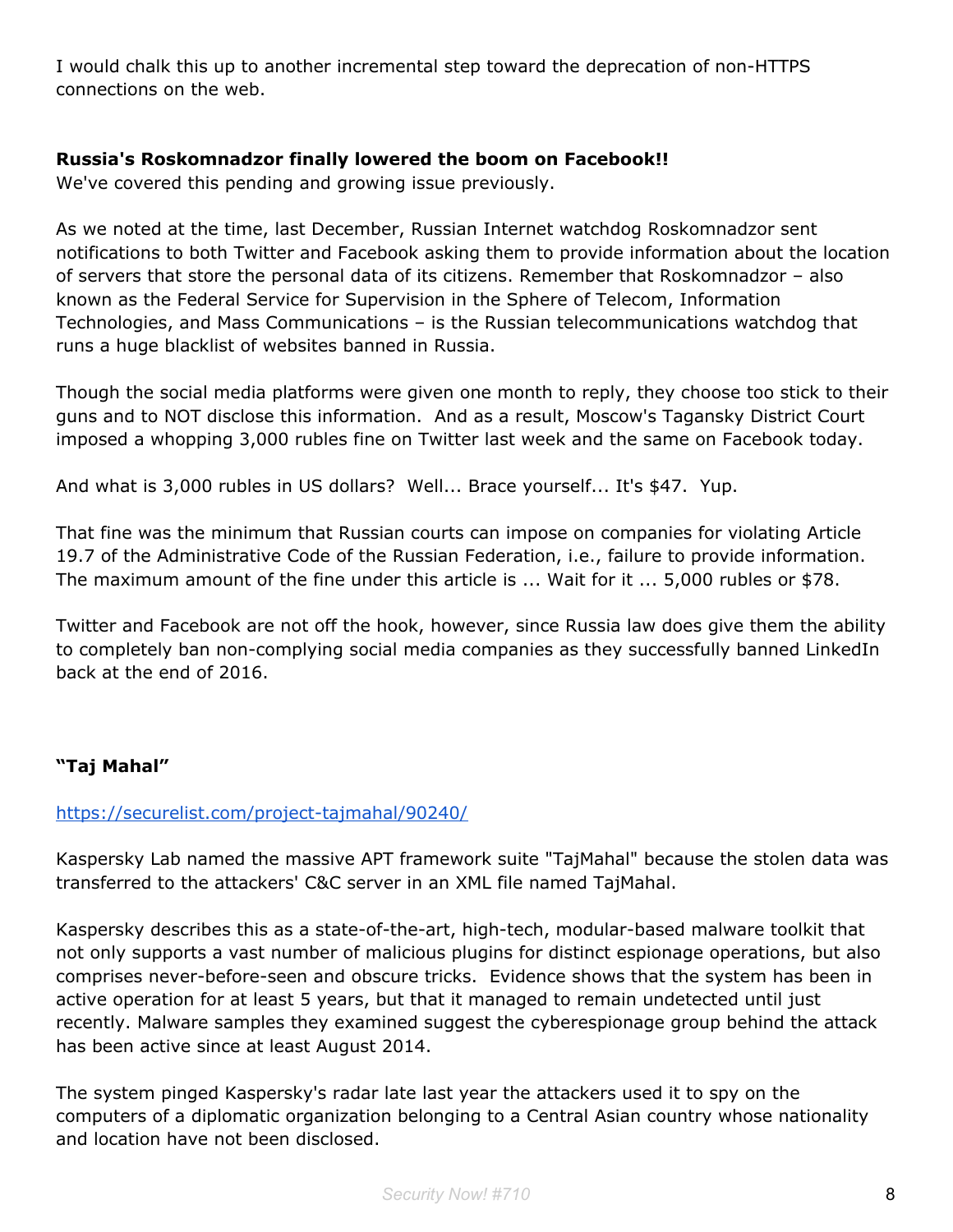#### Kaspersky wrote:

'TajMahal' is a previously unknown and technically sophisticated APT framework discovered by Kaspersky Lab in the autumn of 2018. This full-blown spying framework consists of two packages named 'Tokyo' and 'Yokohama'. It includes backdoors, loaders, orchestrators, C2 communicators, audio recorders, keyloggers, screen and webcam grabbers, documents and cryptography key stealers, and even its own file indexer for the victim's machine. We discovered up to 80 malicious modules stored in its encrypted Virtual File System, one of the highest numbers of plugins we've ever seen for an APT toolset.

Just to highlight its capabilities, TajMahal is able to steal data from a CD burnt by a victim as well as from the printer queue. It can also request to steal a particular file from a previously seen USB stick; next time the USB is connected to the computer, the file will be stolen.

TajMahal has been developed and used for at least the past five years. The first known 'legit' sample timestamp is from August 2013, and the last one is from April 2018. The first confirmed date when TajMahal samples were seen on a victim's machine is August 2014.



Kaspersky's report concluded:

The TajMahal framework is an intriguing discovery that's of great interest, not least for its high level of technical sophistication, which is beyond any doubt. The huge amount of plugins that implement a number of features is something we have never before seen in any other APT activity. For example, it has its own indexer, emergency C2s, is capable of stealing specific files from external drives when they become available again, etc.

The question is, why go to all that trouble for just one victim? A likely hypothesis is that there are other victims we haven't found yet. This theory is reinforced by the fact that we couldn't see how one of the files in the VFS was used by the malware, opening the door to the possibility of additional versions of the malware that have yet to be detected.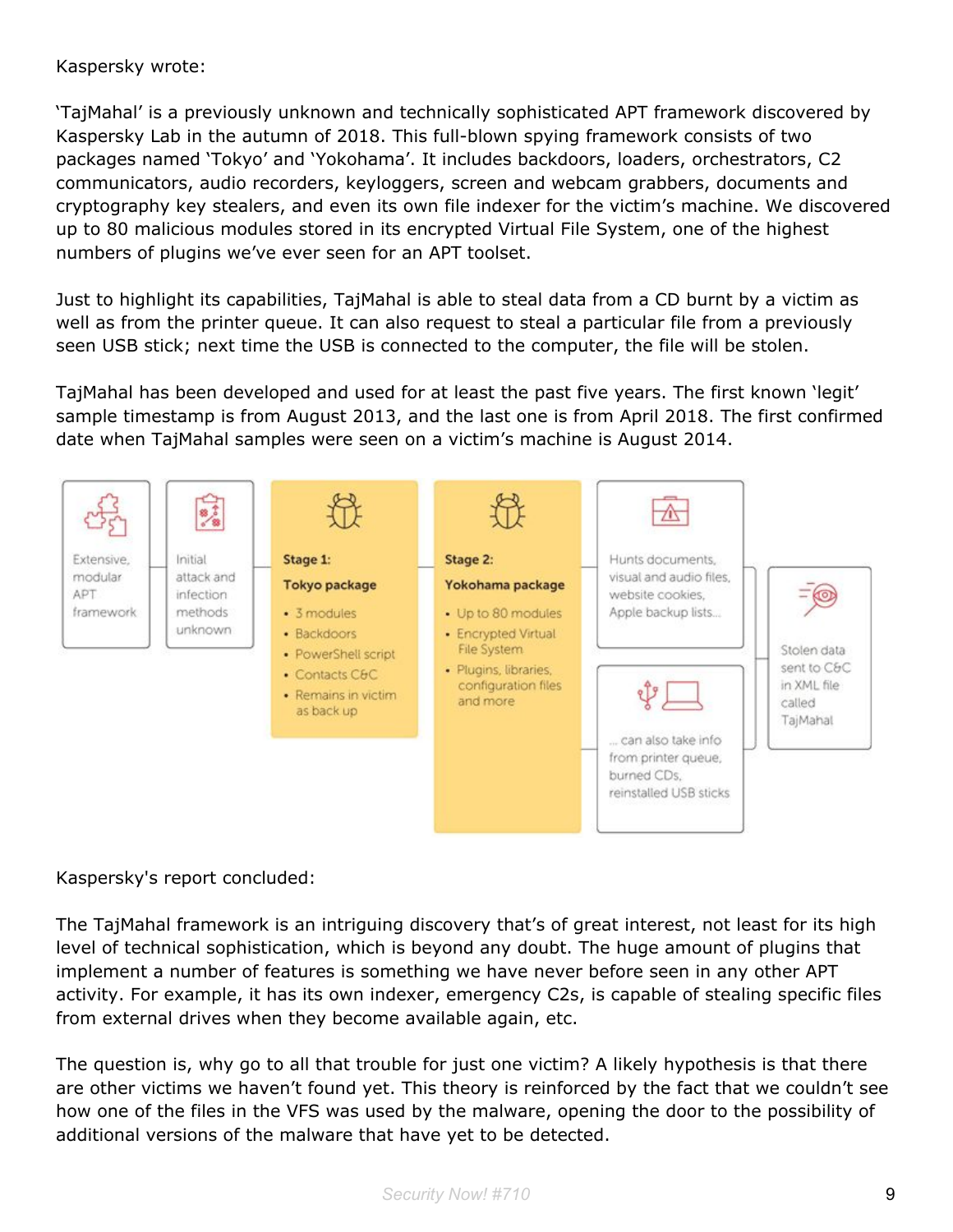## **Miscellany**

Firefox: "Auto Tab Discard" - removes memory occupied by non-current tabs.

## **SpinRite**

## **Andy Weaver in Bath, UK**

Subject: Spinrite Date: 10 Apr 2019 23:47:28 :

Really enjoy Security Now - the subject coverage is always interesting and just the right level of technical detail for my level of tech knowledge.

Wondering about the long-awaited Spinrite update. If I buy now, will I be entitled to the promised updated features when released?

Many thanks. Live long and prosper! Andy / Bath / UK

## **Closing The Loop**

#### **Roy in Israel**

Subject: Another reason to use a password manager or SQRL Date: 16 Apr 2019 00:48:43 :

Hi Steve,

I have been listening to the show for a few months now.

I found this out when one of our support engineers opened a bug about the ability to retrieve the password in our service login page using a simple inspect and replace type method within chrome.

Of course, there was nothing we can do about it but I wanted to share this anyway so people understand how dangerous is the simple password manager which is embedded within our browser.

See here: <https://www.maketecheasier.com/see-password-in-browser/>

Thanks for a great show, Roy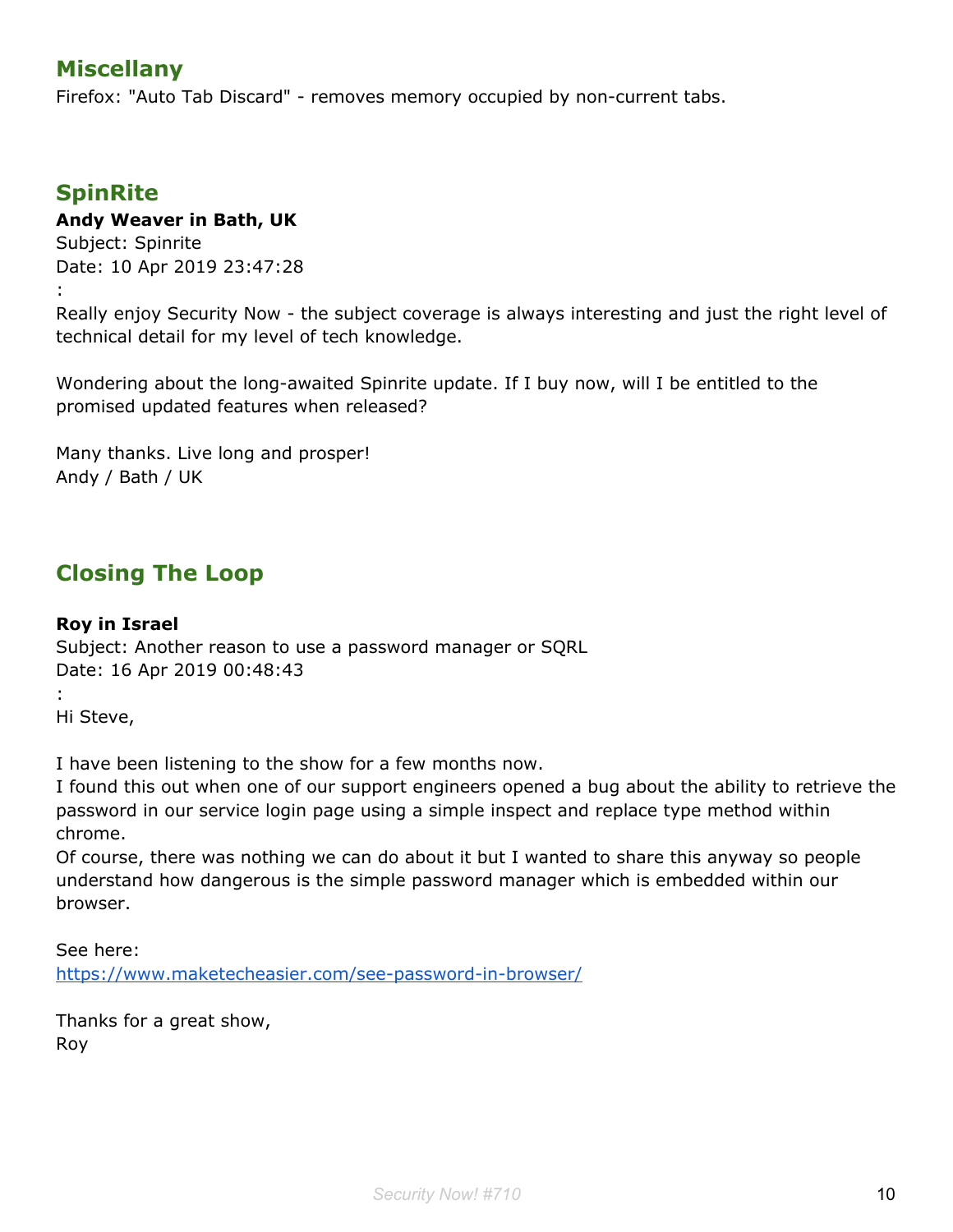## **Scott in Boston**

Subject: Security Now feedback: uBlockOrigin disables <a> ping attribute by default Date: 15 Apr 2019 16:43:06

:

Hi Steve,

Per your story last week on the formalization of the ping attribute in the HTML spec, it looks like uBlock origin already blocks sending that info.

It's in the Settings tab under Privacy as "Disable hyperlink auditing"

"Checking this will prevent hyperlink auditing. Hyperlink auditing is best summarized as "phone home" feature (or more accurately "phone anywhere") meant to inform one or more servers of which links you click on (and when)."

The explanatory link goes to a page that defines "hyperlink auditing" as encompassing the ping attribute as well as a DOM method called navigator.beacon, so I believe both of those are blocked by uBlockOrigin when Disable hyperlink auditing is checked

## **Richard in York, UK**

Subject: Copy as path Date: 10 Apr 2019 23:25:46 : Steve

I've been listening to SN for a few years and absolutely love it. More than that, it's been super useful as well. But in 709, you have revolutionised my working on Windows. I'm forever needing to type in/copy file paths for various things and I can hardly believe that 'copy as path' has always been there and I didn't know about it! Thank you so much for letting the world know about that! It seems like a very little thing but it is just so incredibly quick and useful. \*mind blown\*

## **Anonymous Sender Somewhere**

Subject: SN 709 Date: 14 Apr 2019 00:24:21 : Steve,

Thank you very much for the Windows Explorer tip in SN 709. I find it very useful.

I have also observed that when use Shift+"Right Click", the "Send To" menu is expanded, which is an additional bonus.

Regards.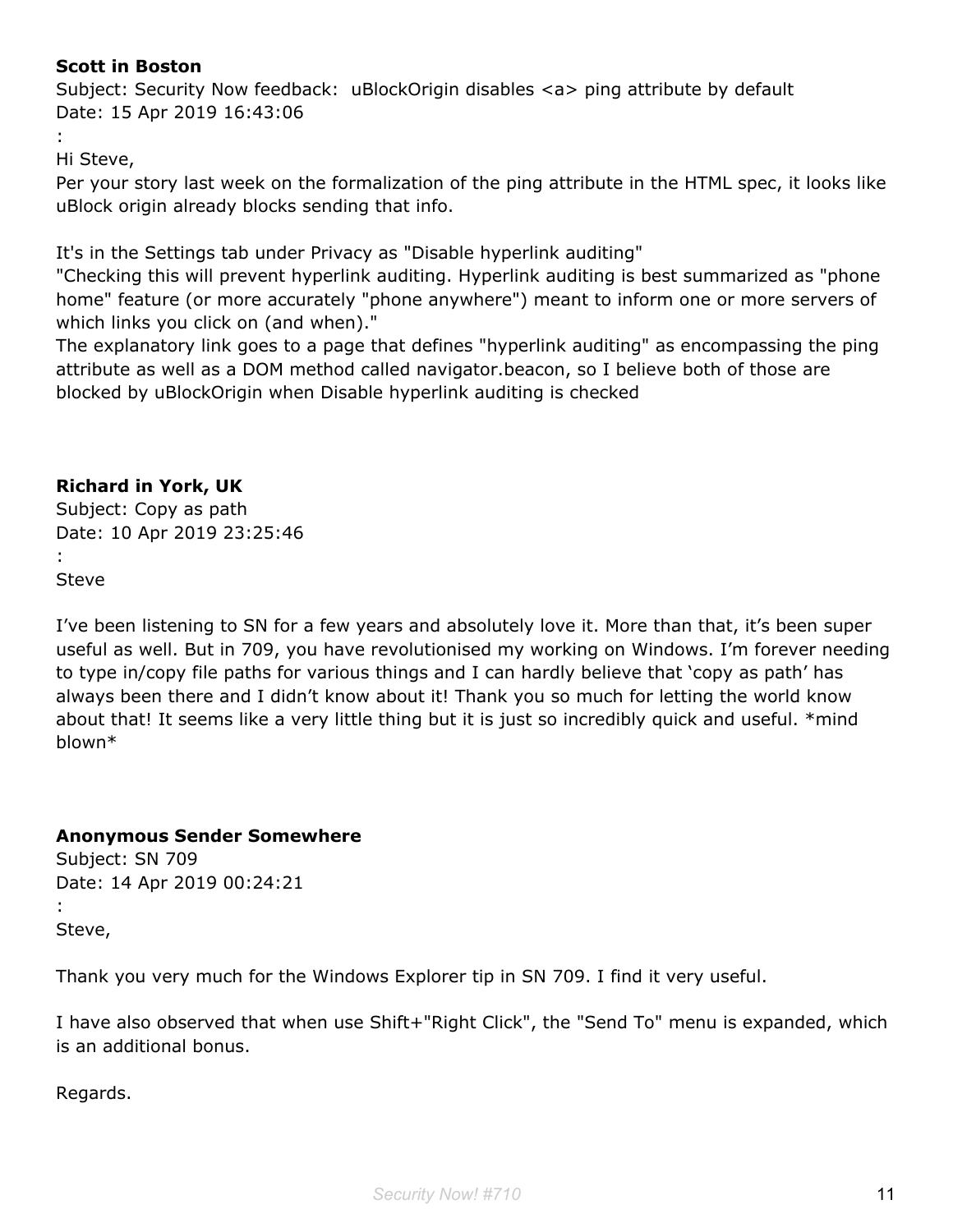# **DragonBlood**

WPA3 is beginning to come under scrutiny and implementation faults are arising.

Mathy Vanhoef, a researcher who was at the University of Leuven (KU Leuven) two years ago discovered and revealed a severe flaw in the Wi-Fi Protected Access II (WPA2) protocol that we're all still using today. He named the attack "KRACK" for Key Reinstallation Attack.

Today, Mathy is at New York University Abu Dhabi and working with another researcher at Tel Aviv University and KU Leuven. Their new research paper is titled: Dragonblood: A Security Analysis of WPA3's SAE Handshake".

As we've mentioned here in our initial preliminary discussion of WPA3, the WPA3-Personal protocol replaces WPA2's Pre-shared Key (PSK) with a protocol called "Simultaneous Authentication of Equals" or (SAE). It is intended to provide more robust password-based authentication. This SAE protocol is also known as "Dragonfly" and it appears to contain a number of fundamental design flaws which expose users to password partitioning attacks.

So... DragonBlood are the newly discovered attacks on the DragonFly protocol.

## **Abstract**

The WPA3 certification aims to secure Wi-Fi networks, and provides several advantages over its predecessor WPA2, such as protection against offline dictionary attacks and forward secrecy. Unfortunately, we show that WPA3 is affected by several design flaws, and analyze these flaws both theoretically and practically. Most prominently, we show that WPA3's Simultaneous Authentication of Equals (SAE) handshake, commonly known as Dragonfly, is affected by password partitioning attacks. These attacks resemble dictionary attacks and allow an adversary to recover the password by abusing timing or cache-based side-channel leaks. Our side-channel attacks target the protocol's password encoding method. For instance, our cache-based attack exploits SAE's hash-to-curve algorithm. The resulting attacks are efficient and low cost: brute-forcing all 8-character lowercase passwords requires less than \$125 in Amazon EC2 instances. In light of ongoing standardization efforts on hash-to-curve, Password-Authenticated Key Exchanges (PAKEs), and Dragonfly as a TLS handshake, our findings are also of more general interest. Finally, we discuss how to mitigate our attacks in a backwards-compatible manner, and explain how minor changes to the protocol could have prevented most of our attacks.

## **Introduction**

TheWi-Fi Alliance recently announced WPA3 as the more secure successor of WPA2. Unfortunately, it was created without public review, meaning experts could not critique any of WPA3's new features before they were released. Moreover, although the new handshake of WPA3 was designed in an open manner, its security guarantees are unclear. On one hand there is a security proof of a close variant of WPA3's handshake, but on the other hand another close variant of the handshake received significant criticism during its standardization. These issues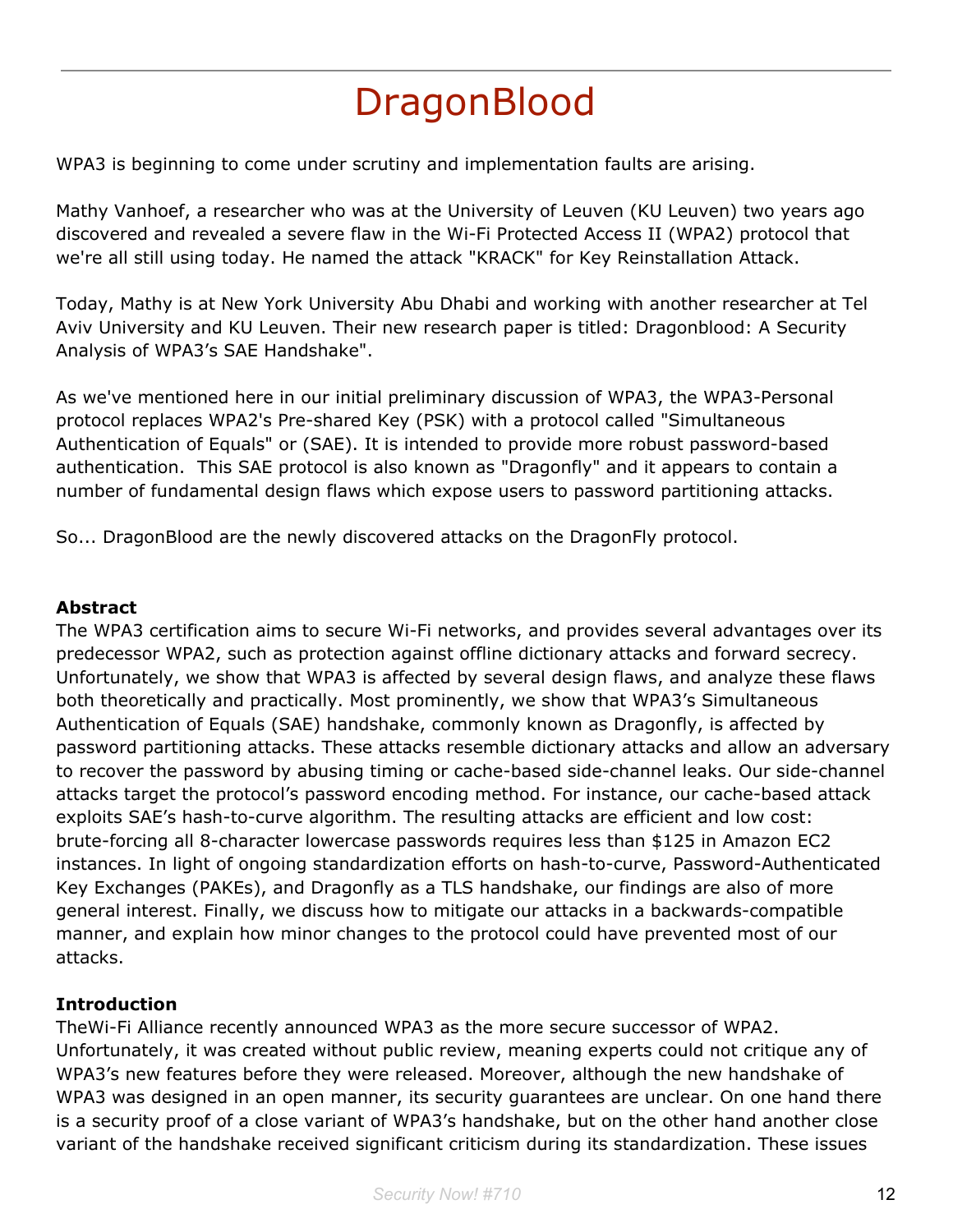raise the question whether WPA3 is secure in practice. We remark that WPA3 does not define new protocols, but in-stead mandates which existing protocols a device must support.This means WPA3 is not a specification, but a certification. Put differently, devices can now become WPA3-certified, which assuresthey implement certain protocols in an interoperable manner. The only novelty in the WPA3 certification is a transition mode where WPA2 and WPA3 are simultaneously supported for backward compatibility. Although WPA3 follows recommended practice by using existing standards, we believe more openness to alternative protocols could have increased its security.

In this paper we perform a security analysis of WPA3's Simul-taneous Authentication of Equals (SAE) handshake. This hand-shake is designed to prevent dictionary attacks, and constitutes thebiggest improvement over WPA2. We systematically analyzed itssecurity by reading specifications, inspecting formal proofs, and au-diting open-source implementations. This analysis revealed several design and implementation flaws. For instance, when verifying the assumptions made by the formal proof of the SAE handshake, we discovered both timing and cache-based side-channel vulnerabilities in its password encoding method. We empirically confirmed all our findings against both open source and recently-released proprietary implementations of WPA3.

All combined, our work resulted in the following contributions:

- We provide a self-contained and high-level description of WPA3 and its SAE handshake.
- We show that the anti-clogging mechanisms of SAE is unable to prevent denial-of-service attacks. In particular, by abusing the overhead of SAE's defenses against already-known side-channels, a resource-constrained device can overload the CPU of a professional Access Point (AP).
- We present a dictionary attack against WPA3 when it is operating in transition mode. This is accomplished by trying to downgrade clients to WPA2. Although WPA2's 4-way handshake detects the downgrade and aborts, the frames sent during the partial 4-way handshake provide enough information for a dictionary attack. We also present a downgrade attack against SAE, and discuss implementation-specific downgrade attacks when a client improperly auto-connects to a previously used WPA3-only network.
- We empirically investigate the feasibility of timing attacks against WPA3's SAE handshake. This confirms timing attacks are possible and leak info about the password.
- We present a novel micro-architectural cache-based side-channel attack against the SAE handshake. This attack leaks information about the password being used. Our attack even works against hash-to-curve algorithm implementations that include countermeasures against side-channel attacks. This type of attack against hash-to-curve algorithms is of independent interest due to current standardization efforts surrounding hash-to-curve methods.
- We show both theoretically and empirically how the recovered timing and cache info can be used to perform an offline password partitioning attack. This enables an adversary to recover the password used by the victim.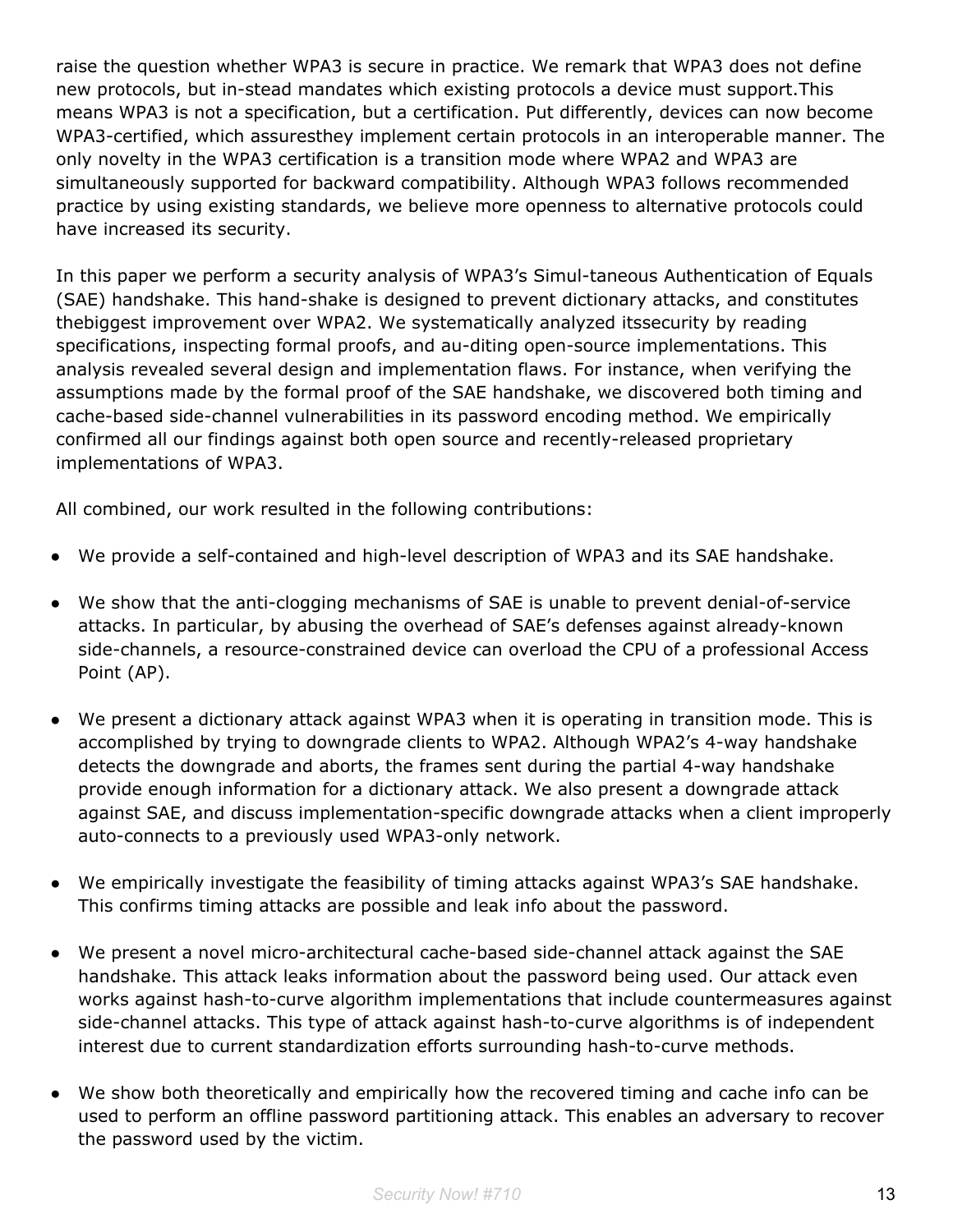#### 10 CONCLUSION AND RECOMMENDATIONS

In light of our presented attacks, we believe that WPA3 does not meet the standards of a modern security protocol. Moreover, we believe that our attacks could have been avoided if the Wi-Fi Alliance created the WPA3 certification in a more open manner. Notable is also that nearly all of our attacks are against SAE's password encoding method, i.e., against its hash-to-group and hash-to-curve algorithm. Interestingly, a simple change to this algorithm would have prevented most of our attacks. In particular, the peer's MAC addresses can be excluded from SAE's password encoding algorithm, and instead included later on in the handshake itself. This allows the password element to be computed offline, meaning an adversary can no longer actively trigger executions of the password encoding method. Moreover, this would mean that for a given password, the execution time of the password encoding method would always be identical, limiting the amount of information being leaked. Surprisingly, when the CFRG was reviewing a minor variant of Dragonfly, they actually discussed these type of modifications [48,49,69,80]. However, to our surprise, this change was not incorporated into any of the Dragonfly variants. We also conjecture that resource-constrained devices may not implement all the side-channel countermeasures, as these maybe too costly on lightweight processors. Additionally, correctly implementing our suggested backwards-compatible side-channel countermeasures is non-trivial. This is worrisome, because security protocols are normally designed to reduce the chance of implementation vulnerabilities. Finally, we believe that a more open process would have prevented (or clarified) the possibility of downgrade attacks against WPA3-Transition mode. Nevertheless, although WPA3 has its flaws, we still consider it an improvement over WPA2.

-----

It's also important for us to remember that 14 years ago, when WPA2 was happening, driven by the total catastrophe that was WPA, MOST of the traffic being carried over WiFi was UN-encrypted. Those were the quaint and heady days of Firesheep and promiscuous traffic sniffing where web pages only briefly used HTTPS while their user was logging in to protect their password, then switch back to HTTP, thus exposing their browser's session cookie... making impersonation trivial. And back then eMail was almost never encrypted.

Today, where HTTPS and TLS have become virtually ubiquitous, the role of WiFi encryption has shifted a bit. It is no longer needed as much to protect our web and eMail traffic, but it remains crucial for keeping wireless bad guys out of our networks where we increasingly have IoT and an ever increasing number of "servers" of various sorts. If I were responsible for any sort of enterprise deployment, all of our WiFi access points would be on their own network segment with NO access to the corporation's vital innards. The risk is just too great.

## **From the Wi-Fi Alliance: Security Update April 2019**

<https://www.wi-fi.org/security-update-april-2019>

As with any technology, the robust security research necessary to remain ahead of emerging threats will occasionally uncover new vulnerabilities. Security researchers identified vulnerabilities in a limited number of early implementations of WPA3™-Personal and immediately brought their discovery to the Wi-Fi® industry. There is no evidence of the vulnerability being used against Wi-Fi users maliciously, and Wi-Fi Alliance® has taken immediate steps to ensure users can count on WPA3-Personal to deliver even stronger security protections.